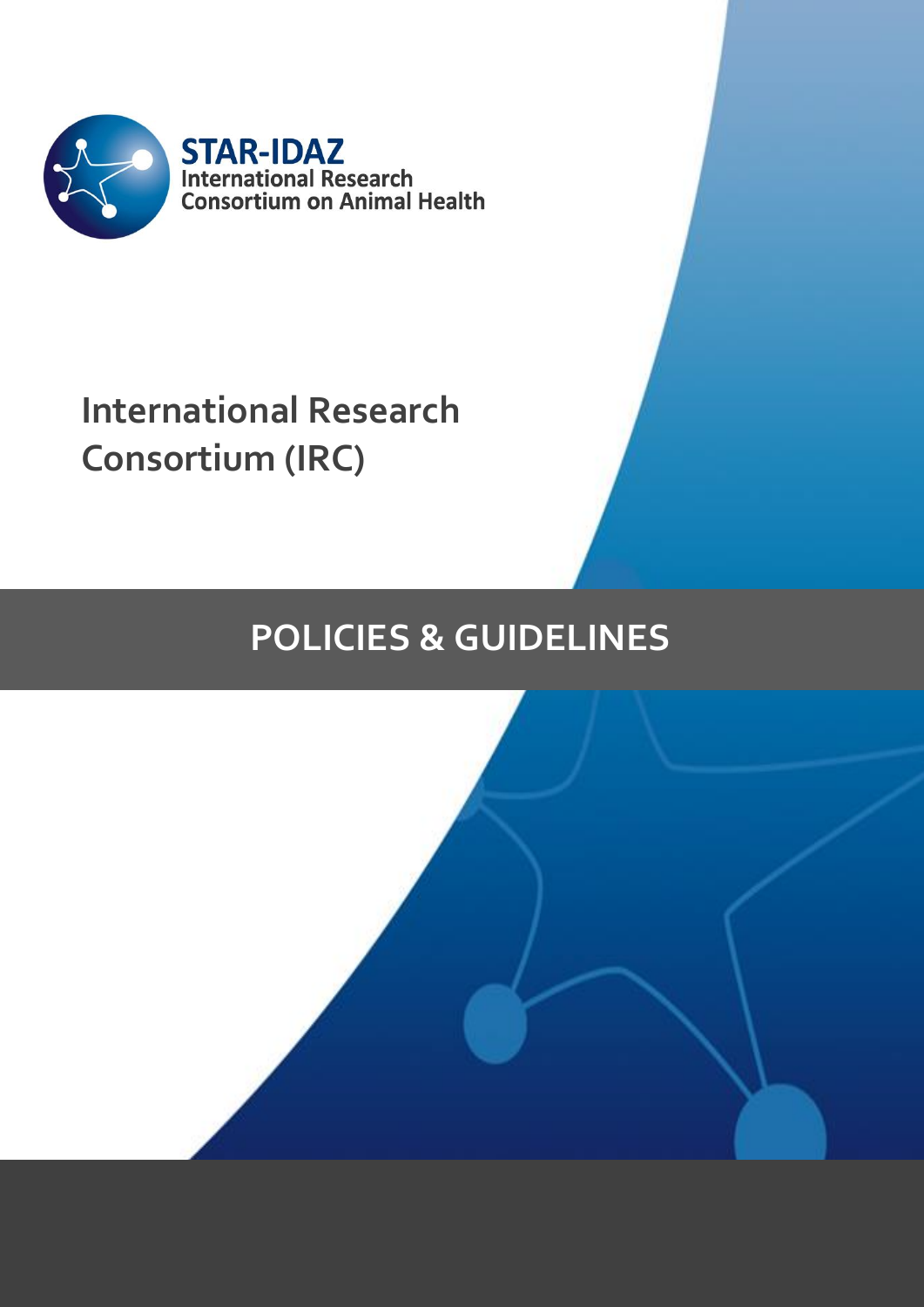

## **Table of Contents**

| Sharing and collaborative work in animal disease research8 |
|------------------------------------------------------------|
|                                                            |
|                                                            |
|                                                            |
|                                                            |
|                                                            |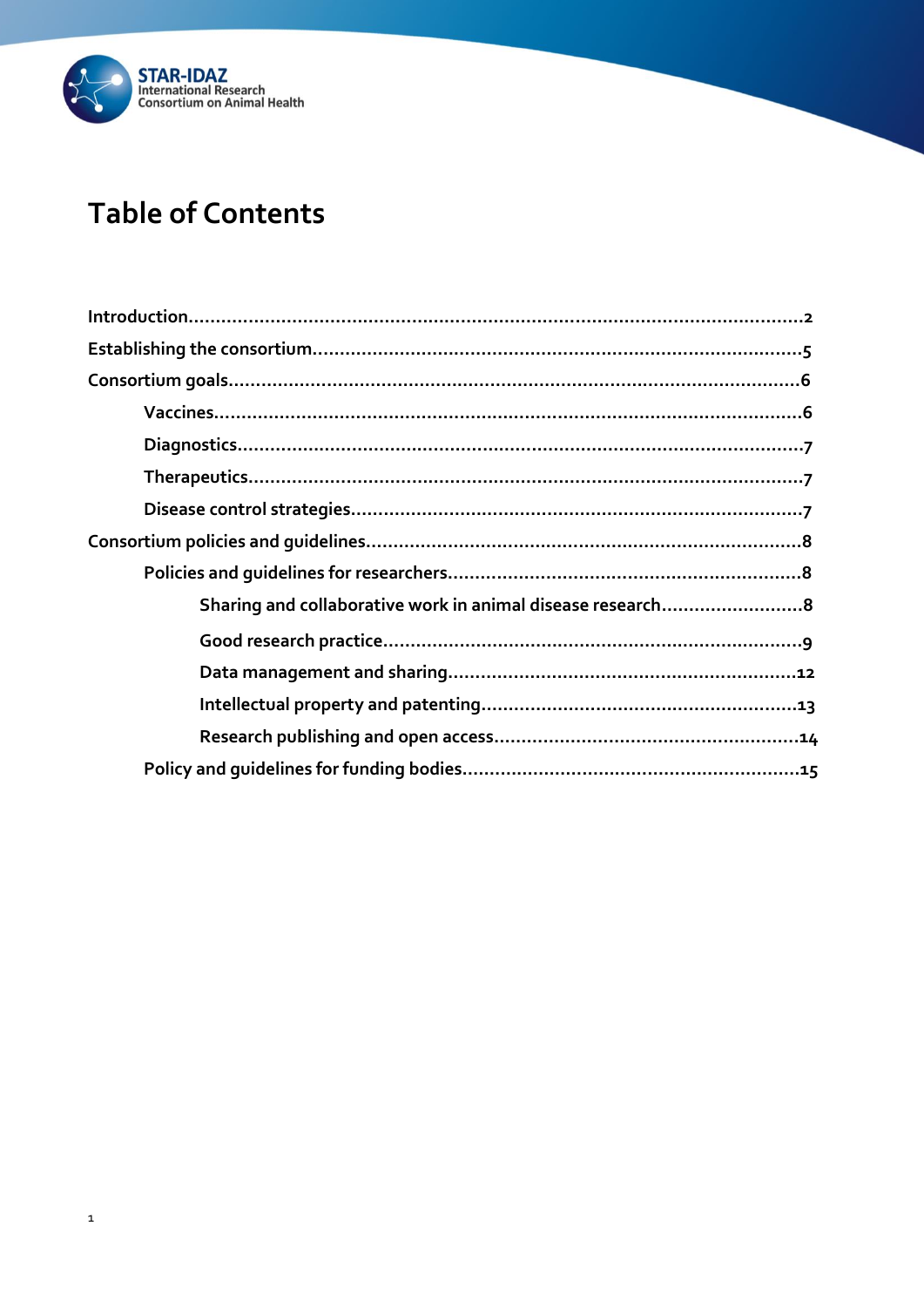

| <b>Version</b> | Date      | <b>Author</b> | <b>Changes</b>                                                                                                                                                                                          |
|----------------|-----------|---------------|---------------------------------------------------------------------------------------------------------------------------------------------------------------------------------------------------------|
| V1             | 1/10/2015 | A. Morrow     |                                                                                                                                                                                                         |
| V <sub>2</sub> | 24/2/2017 | L. Dalton     | Following agreement at first SC meeting, two<br>changes were made; i) Third bullet point added to<br>Chapter D, Section 3. ii) Clarification of 'ethical<br>standards' added to Chapter D, Section 5.1. |

## **A. INTRODUCTION**

Animal diseases can cause serious social, economic and environmental damage and in some cases also threaten human health. An increasing number of the major disease problems or threats faced by the livestock industry are of a global nature. The associated risks have increased over recent decades, especially as a result of the increased globalisation of trade and animal product movements, and the consequent transfer of associated fast evolving pathogens. These changes are exacerbated by interaction with environmental change, including changes to land use and the potential variabilities associated with climate change. Global challenges need global solutions and these can only be achieved in the required timeframe through a common research effort. For animal disease research, coordination of efforts is key to success, in order to maximize the output from investments in research. Improved coordination of, and international collaboration in, current research activity is needed to ensure the efficient and effective underpinning of national policies regarding trans-boundary and other animal diseases (including zoonoses) and the sustainability of the livestock and animal health industries

The aims of "Global Strategic Alliances for the Coordination of Research on the Major Infectious Diseases of Animals and Zoonoses" (STAR-IDAZ) are to strengthen the linkages between and reduce the duplication of global research effort, maximise the efficient use of expertise and resources and accelerate coordinated development of control methods at the international level. To achieve this an international forum of R&D programme owners/managers and international organisations was established for the purpose of sharing information, improving collaboration on research activities and working towards common research agendas and coordinated research funding on the major animal diseases affecting livestock production and/or human health. The scope of the project included coordination of research relevant to emerging and major infectious diseases of livestock, including fish and managed bees, and those infections of livestock that may carry the risk of disease threat to human health. Diseases of wildlife are also considered where they were identified as reservoirs of infection with emerging and major infectious diseases of humans or production animals. The specific objectives of the global network are to:

• Strengthen the linkages between and reduce the duplication of global research effort on high priority infectious diseases of animals (including zoonoses) maximise the efficient use of expertise and resources and accelerate coordinated development of control methods.

• Identify and co-ordinate the response to gaps in research activities for targeted diseases.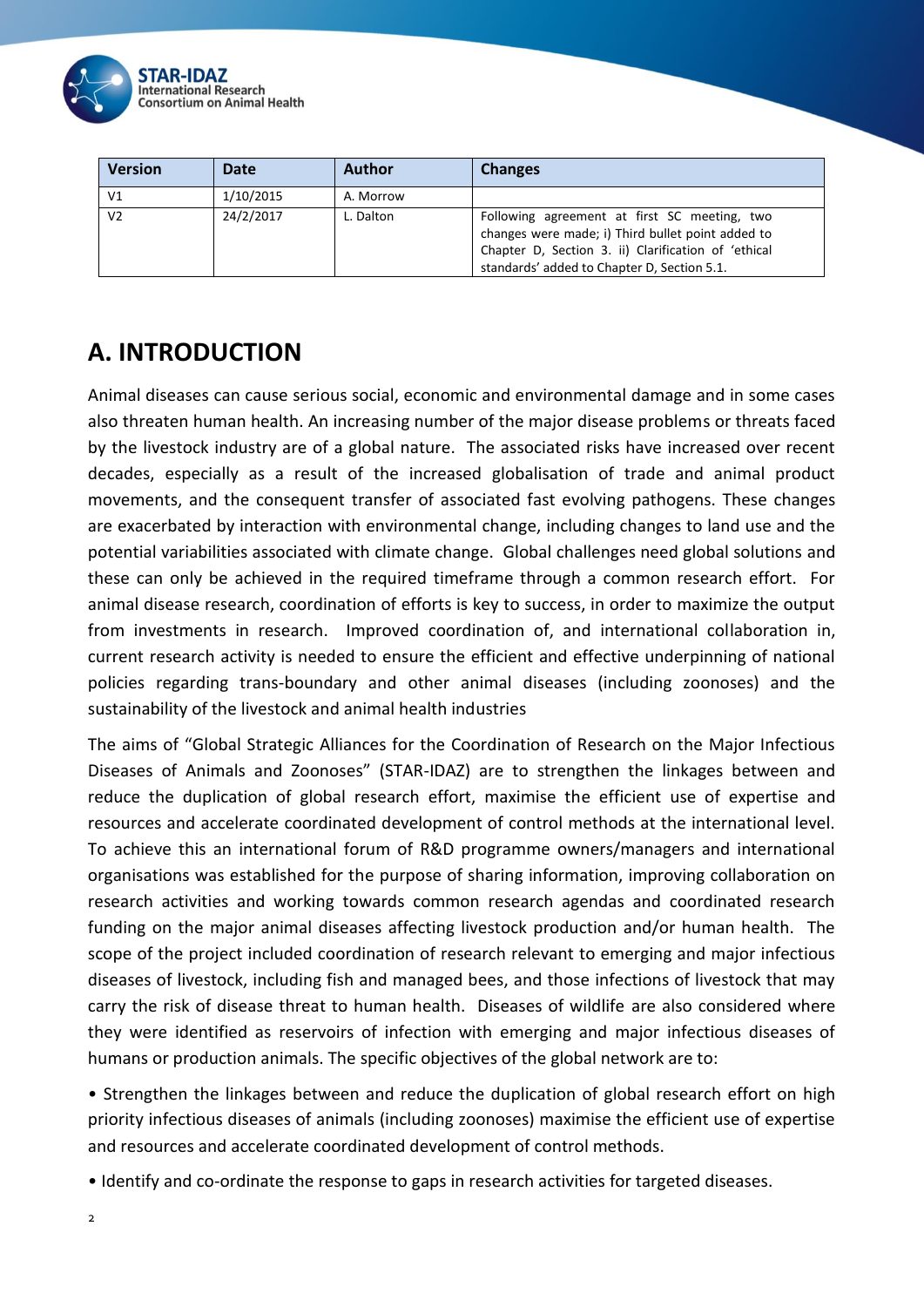

• Create the necessary critical mass and capacity to address emerging infectious disease threats.

• Improve the cost–effectiveness and added value to network partners of current research programmes.

- Develop durable procedures for a better co-ordinated, rapid response to urgent research needs.
- Identify unique regions with localised diseases and improve access to research in those areas.
- Improve access to and the utility of research results across all partner organisations.

• Facilitate the establishment of research management capacity and programmes in those partner countries wishing to develop research activities in this area.

The long term objective of the Global Network is the creation of an open network of mutually accessible and complementary research programmes able to respond to regional and global challenges, creating the tools for improved control of the major animal diseases threatening the livestock industries and/or of public health concern by bringing forward joint research programmes on major infectious diseases of livestock. STAR-IDAZ was successful in establishing, through its global and regional activities, a network of organisations managing research budgets or programmes in approximately 50 countries who are committed to working together.

Nine priority diseases and three cross-cutting issues were identified by members including Influenza, Mycobacterial Diseases, Foot and Mouth Disease (FMD), Salmonella, Helminth Parasites, Porcine Reproductive and Respiratory Syndrome Virus (PRRSV), Brucellosis, African Swine Fever (ASF), Rabies, Alternatives to Antibiotics, Vaccinology and the Role of Livestock Diseases in Greenhouse Gas Emissions. Working Groups have been or are being established with research gaps analyses published on the STAR-IDAZ website as they become available.

The development of an agreed Data Sharing Statement is helping to ensure that well-documented datasets are available for secondary analysis, the capacity to manage and analyse data is strengthened, published work and data are linked and archived, and data sharing is sustainably resourced for the long term.

The STAR-IDAZ IRC will build on this by streamlining access to relevant information, harmonized data and samples and improve coordination of research activities on priority topics. It will stimulate and coordinate basic and applied research, by promoting links between existing resources, and encouraging translational, strategic and applied research. Furthermore, it is essential to strengthen the links between academia and industry, so that industry better capitalizes on strong academic research results to translate these into new diagnostic tools, vaccines, therapeutic and disease control strategies. It will enable the development of a durable coordinated research effort on the major infectious diseases (including production-related diseases and zoonoses) of animals (including aquatic animals) by involving existing and future key players through:

• Greater sharing of information between (trans)national programmes.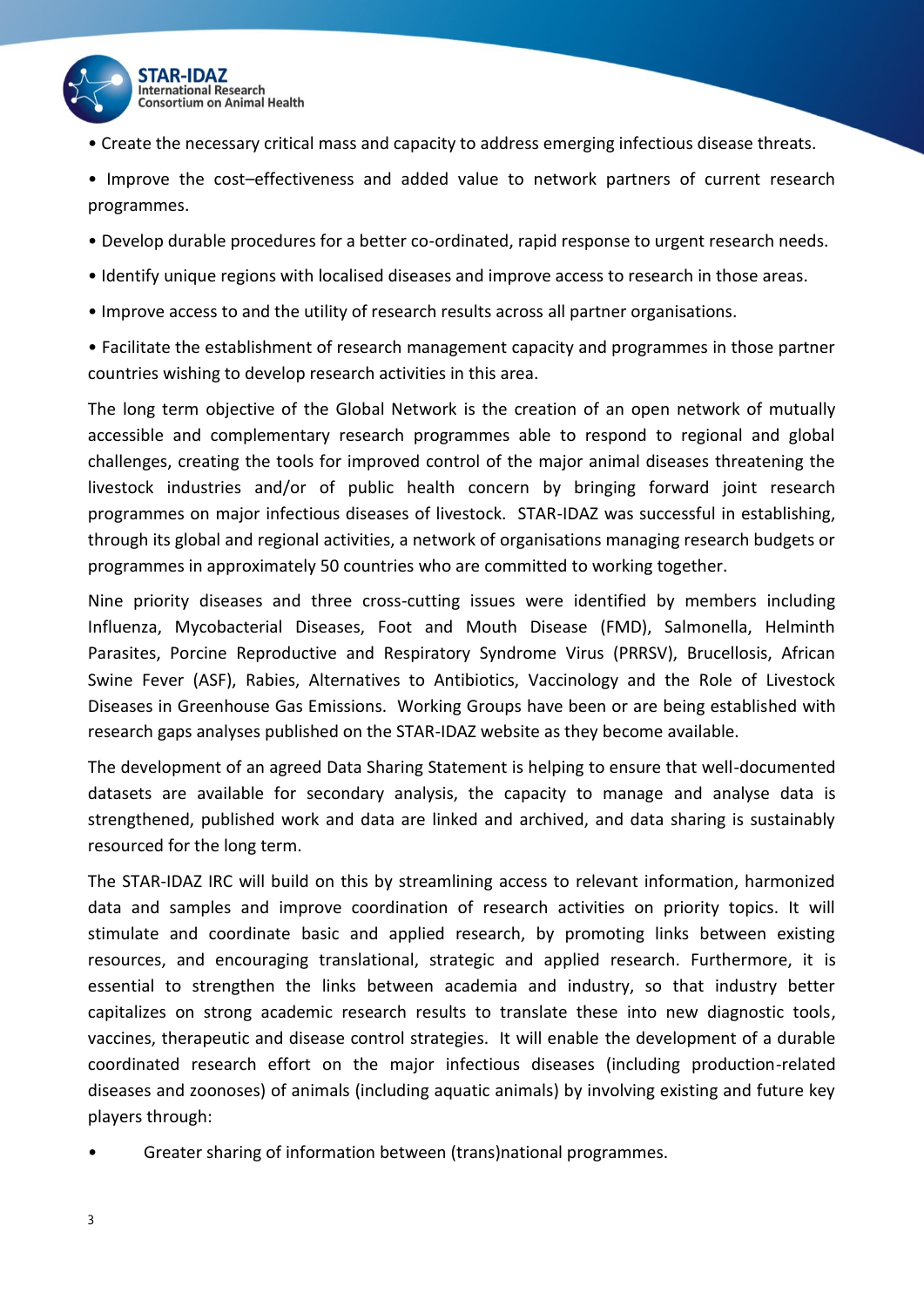

• Development of links between ongoing research programmes on priority diseases, with sharing of information and resources and creation of critical mass.

- Better coordination of existing national programmes across the partner organisations.
- Development of a common agenda based on identified, shared priorities.

• Building animal health research capacity by addressing identified gaps in research capacity to ensure adequate provision globally.

Benefits will include:

• Efficient deployment of national funds for both national and trans-national (joint) research, including research procurement in response to emergency situations.

• Improved cost-effectiveness of commissioned research, by creating a consensus on the level of funding that should be directed at given priorities of both nationally and internationally funded programmes.

• Improved coordination of research priorities suitable for future funding

• Improved availability of validated and relevant research data for animal health policy makers and the animal health and livestock industries (including aquaculture).

• Improved availability of information on national research capacity, including expertise, in the various areas.

• Improved consultation with other international policy-makers and animal health organisations (e.g. EFSA, ECDC, OIE, FAO, and WHO).

• Faster development of the needed control tools for animal disease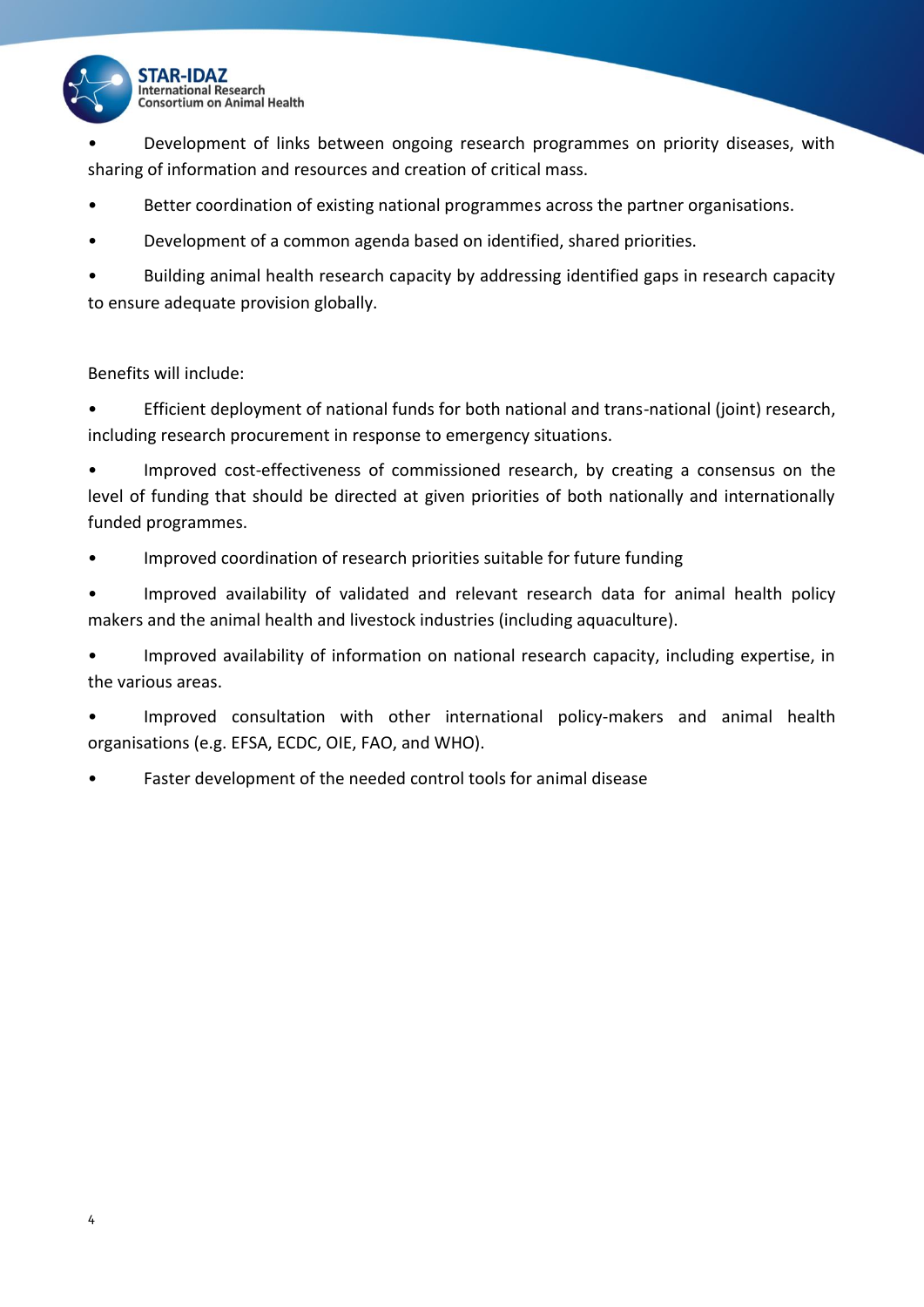

## **B. ESTABLISHING THE CONSORTIUM**

Maximizing scarce resources and coordinating research efforts are key to success in the animal diseases field. STAR-IDAZ is a global network of animal disease research funders and programme owners established in 2011 as the EU-financed STAR-IDAZ Coordination and Support Action project to improve coordination of research activities on the major infectious diseases of livestock and zoonoses so as to hasten the delivery of improved control methods. STAR-IDAZ involved partners from 16 countries around the world with organisations from more than 30 other countries involved at a regional level through networks established for the Americas, Asia and Australasia and Africa and the Middle East to complement the existing European network. The networks of research funders and scientists that were established at the global, regional and priority disease level are leading to improved communication, coordination and efficiency of animal disease research.

STAR-IDAZ Members have now signed a Memorandum of Understanding outlining the relationship between the Parties (normally animal health research programme owners and funders and related global or regional bodies), representing the transformation of the EU-financed STAR-IDAZ Coordination and Support Action into a self-sustainable network. To move research coordination to another level the European Commission's Agriculture Directorate and the STAR-IDAZ partners are establishing an International Research Consortium to ensure that synergies and complementarities of animal disease research at an international level can be achieved.

A workshop was held in Brussels, on 1 and 2 October 2015 where the governance of the initiative and the goals to deliver, by 2022, were discussed and agreed. The make-up of the STAR-IDAZ IRC Scientific Committee has been established and XX working groups were formed.

The latest information concerning the state of play for STAR-IDAZ can be found at the following website: http://www.star-idaz.net/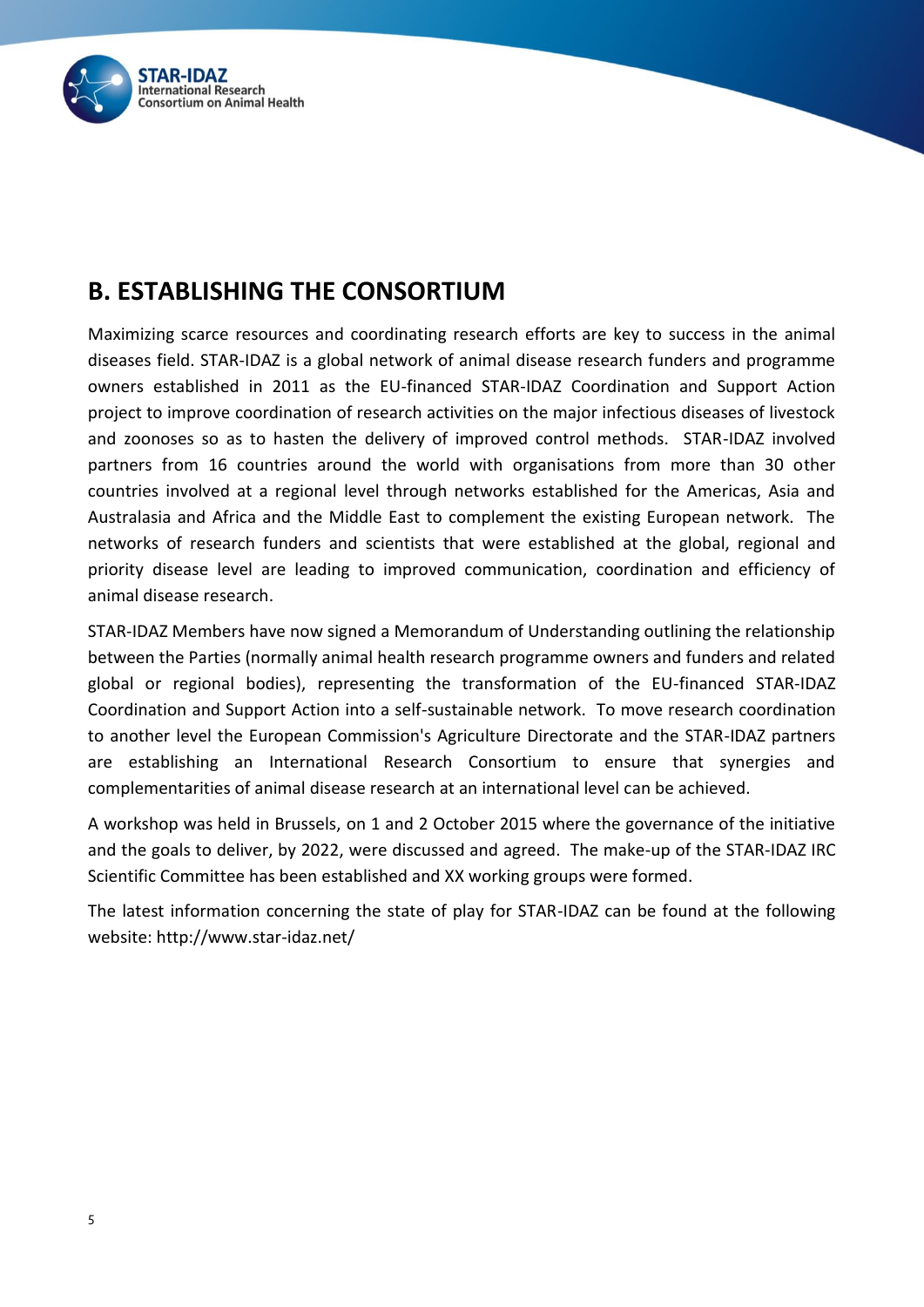

## **C. CONSORTIUM GOALS**

**Objectives and deliverables of the STAR-IDAZ International Research Consortium (IRC)**

The overarching objective of STAR-IDAZ IRC is to coordinate research at international level to contribute to new and improved animal health strategies for at least 30 priority diseases/infections/issues

The deliverables include:

- candidate vaccines, and/or
- diagnostics, and/or
- therapeutics and other animal health products, and/or
- procedures and/or
- key scientific information/tools to support risk analysis and disease control

The DISCONTOOLS project considered the products available for the control of 52 diseases, highlighting gaps in available diagnostics and vaccines and the research needs to address these gaps. STAR-IDAZ partners identified nine diseases for initial collaboration. OIE has now identified a range of diseases of pigs, poultry and farmed fish where new or improved vaccines would have greatest impact in reducing antibiotic usage. The priority diseases/infections/issues selected by STAR-IDAZ IRC partners will include those diseases having a major impact on productivity, threatening international trade, where new vaccines would have greatest impact in reducing use of antibiotics and those infections of animals that pose a risk to human health. A proposed initial list included Influenza, Bovine Tuberculosis, Foot and Mouth Disease, Brucellosis, African Swine Fever, Vector-borne diseases, Coronaviruses, Mastitis, Helminths, Rabies, Respiratory Diseases of Pigs and Anti-microbial resistance but it is recognised that some of the challenges can be addressed best as cross-cutting issues such as the needed improvements in vaccine technologies and Working Groups will be established to consider these.

## **1) Vaccines.**

The consortium will develop all the necessary measures and policies to facilitate the development of new vaccines for animal diseases including encouraging researchers to engage with the pharmaceutical industry at an early stage in the development of prototype vaccines so as to assist knowledge/technology transfer.

Depending on the current state of play of each disease the research needed, which will be established by gap analysis, may include critical underpinning scientific needs such as the identity of protective antigens, virulence factors and correlates of protection.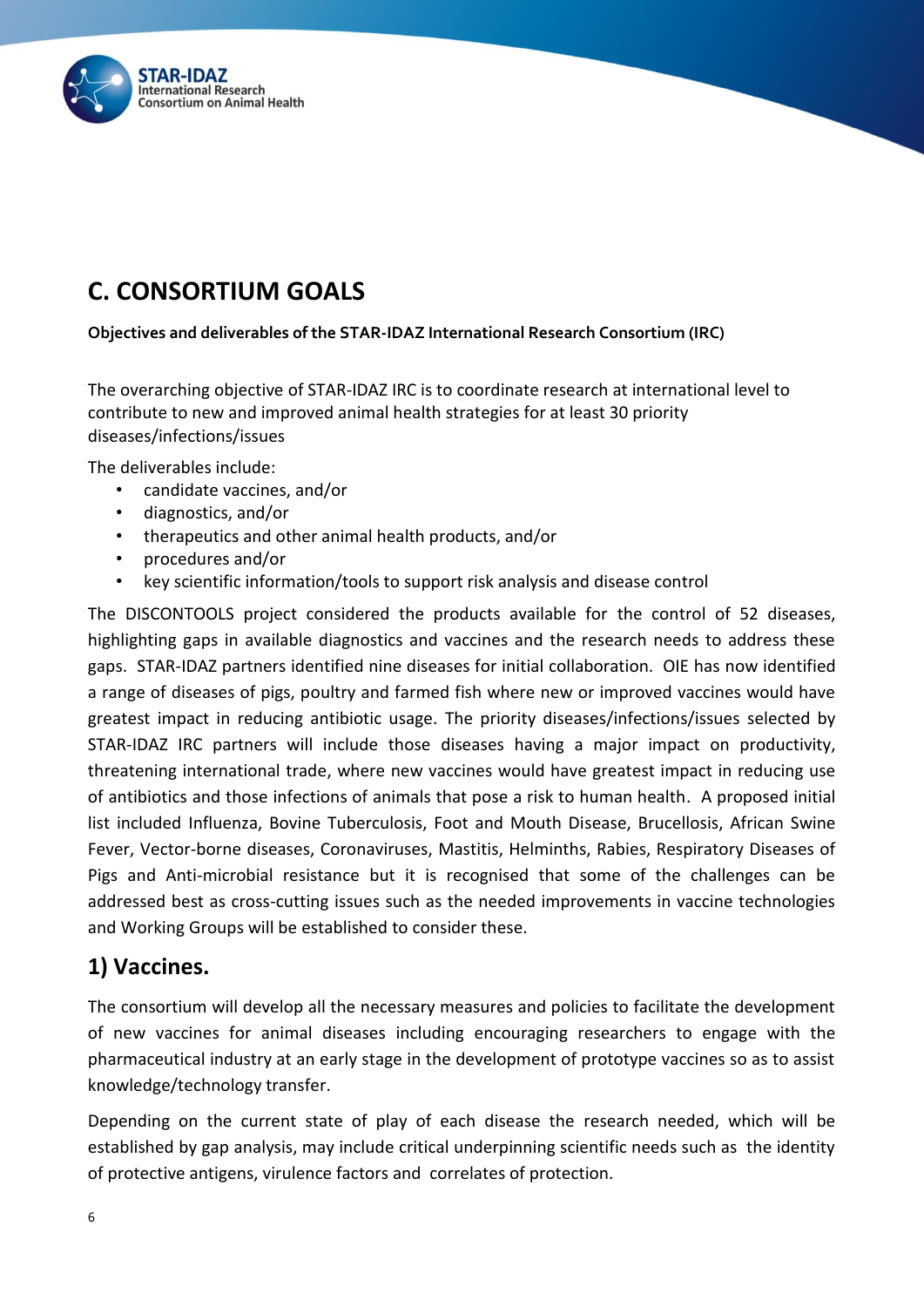

However many of the needs relate to generic vaccine technology and are not disease specific including the need for improved adjuvants and vectors.

## **2) Diagnostics.**

In conjunction with industry efficient, multi-purpose, including pen-side, diagnostic tests for animal diseases will be developed.

Avenues that will be exploited include:

the use of "omics" and other approaches to identify biomarkers of infection, including subclinical infection.

## **3) Therapeutics.**

Therapeutic targets will be identified including alternatives to antibiotics.

## **4) Disease control strategies.**

Areas to be considered will include genetic markers of resistance, mathematical models of disease spread and intervention strategies, and key information to support risk analysis and disease control as required by policy/decision makers.

To support those goals, and streamline processes beyond 2022, the consortium will also strengthen international cooperation in a number of enabling areas. The consortium will:

a. support top-quality basic research for better understanding host pathogen interactions, including basic immunology and its application in vaccinology.

b. support the development of mathematical models of intervention strategies.

c. support the development and use of adequate disease classification in multifactorial clinical outcomes.

d. make data accessible to the entire research community as rapidly as possible, and with minimal restrictions. The consortium will work towards establishing common bioinformatics tools and standards that will ease networking between data centres

e. set up an efficient structure that will coordinate this international effort so that the interests and priorities of individual participants, self-organizing consortia, funding agencies and nations are addressed.

f. The consortium will encourage the minimization of redundancy between the different projects around the world.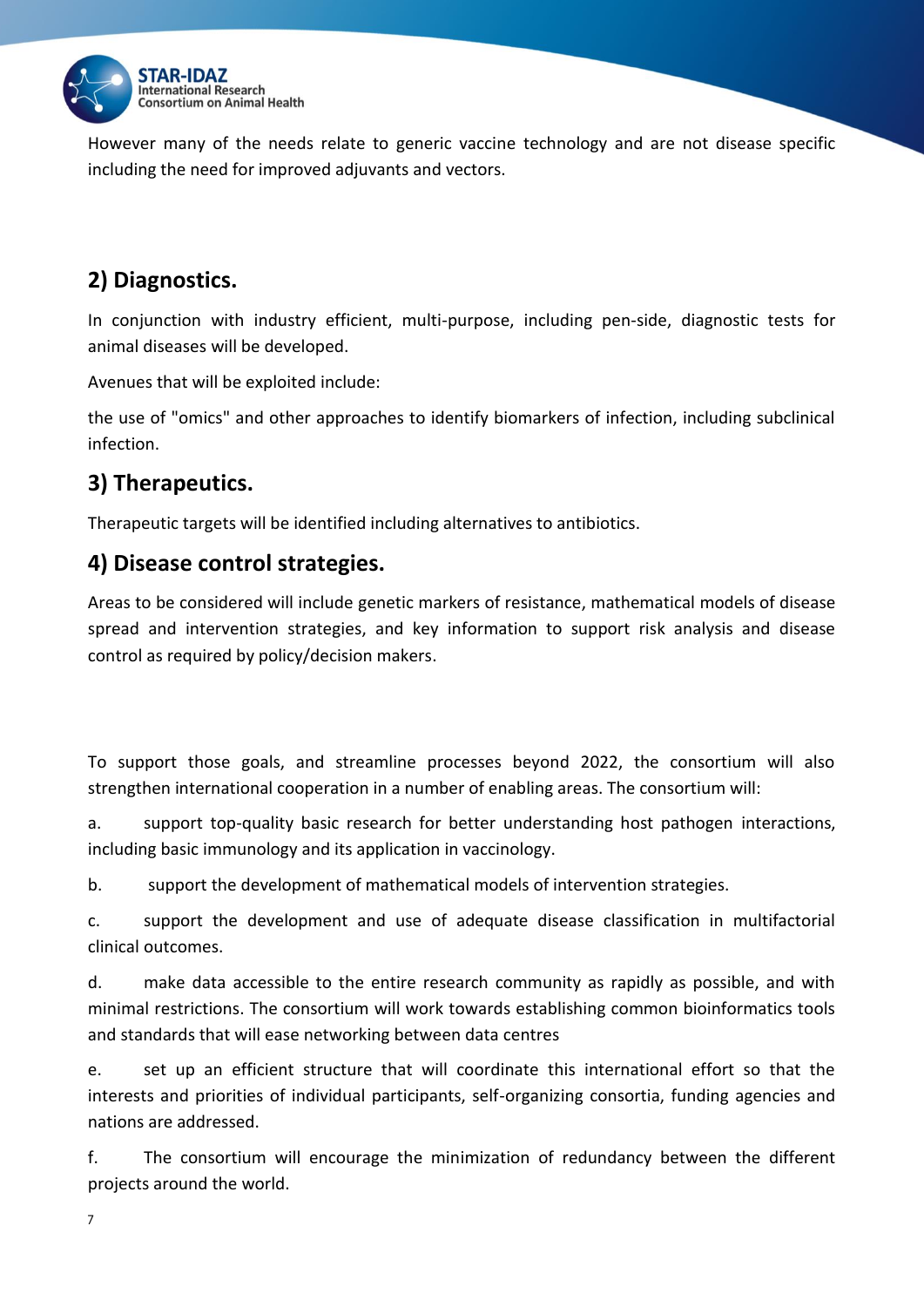

g. establish a strong dissemination and communication plan to all potential stakeholders.

## **D. CONSORTIUM POLICIES AND GUIDELINES**

Objectives of a consortium policy and guidelines document:

**A consortium policy** is a principle which consortium members agree to follow. Although policies will likely be long-lasting, STAR-IDAZ IRC will periodically review its policies.

**Consortium guidelines** refer to recommendations made by STAR-IDAZ IRC scientific committees/working groups that offer advice as to "best practices" at a given time. Considering the rapid evolution in technologies and new knowledge gained guidelines are likely to evolve in the coming years.

The STAR-IDAZ IRC Scientific Committee will be the "guardians" of updating this policy document, and propose changes to the Executive Committee for adoption. The Scientific Committee will work closely with the working groups to ensure that policies and guidelines are relevant and implemented.

The STAR-IDAZ IRC policies and guidelines document should be communicated widely, and contain sufficient information to allow funding bodies and scientists in many countries to make decisions on future participation.

## **Policy and guidelines for researchers**

Researchers involved in STAR-IDAZ IRC associated projects are expected to comply with the following policies and guidelines:

#### **Sharing and collaborative work in animal disease research**

#### *Policies:*

Animal Disease research should be collaborative. Resources, data and results should be shared among STAR-IDAZ-IRC research projects and made publicly available to the broader community, and duplication should be avoided.

Data producers acknowledge their responsibilities to release data rapidly and to publish initial analyses in a timely manner.

Animal disease biobanks (microbiological collections, tissues and other animal materials) should aim to be global in geographic scope and practice.

Sharing and distributing of biomaterials among animal disease biobanks is highly encouraged.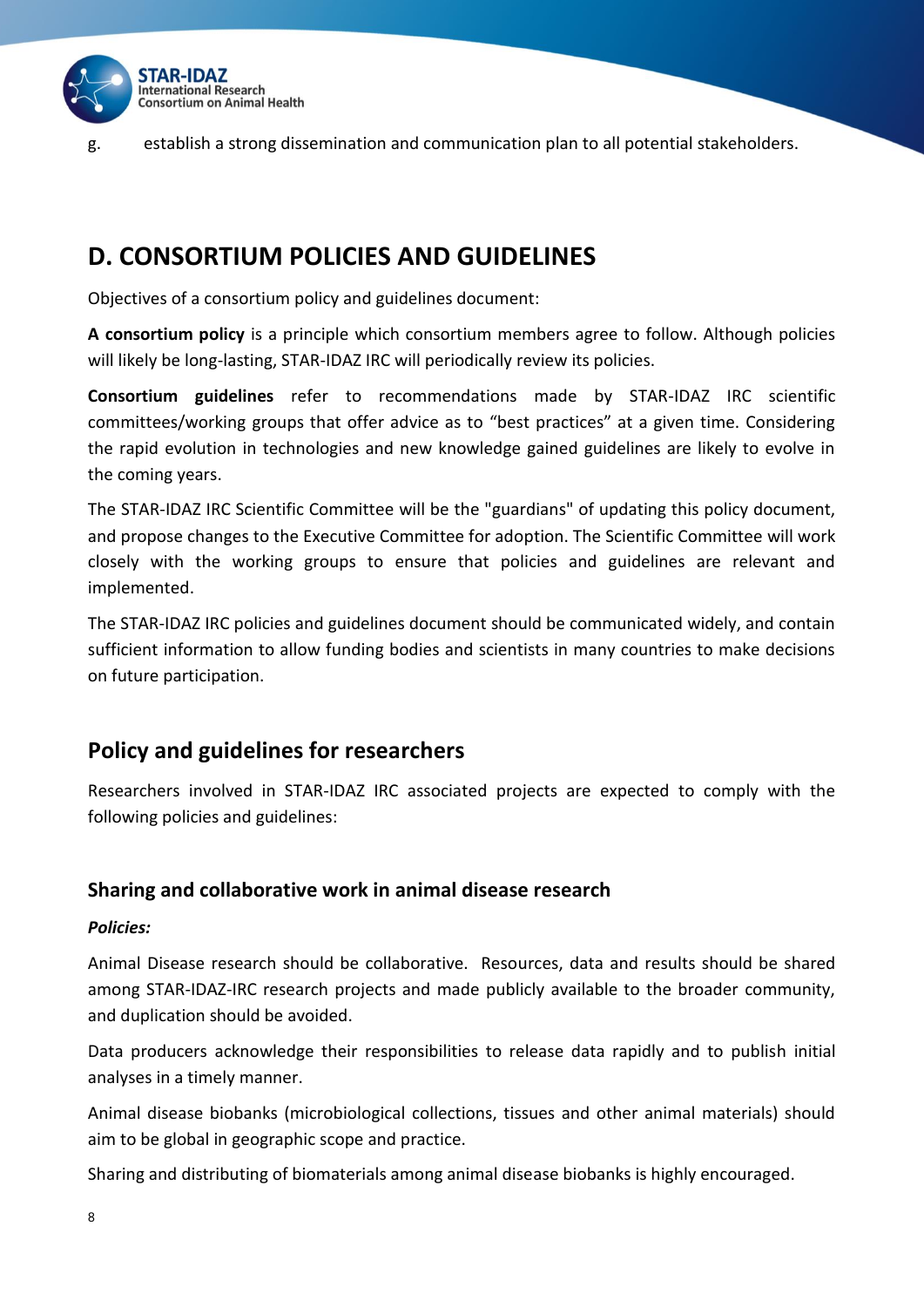

#### *Guidelines:*

Data generated from research projects, including source data, should be deposited in appropriate open or controlled access public databases.

IP issues and confidentiality agreements need to be balanced with the need to share information for the benefit of research.

Information about STAR-IDAZ IRC and associated research projects should be disseminated and made available to the animal disease communities and the public.

Animal disease research should be published even where its outcomes are negative or do not show convincing results, including clinical trials.

Research publications should appropriately acknowledge research funding and the use of infrastructures such as biobanks.

### **Good Research Practice**

STAR-IDAZ IRC partners expects the researchers it funds to adhere to the highest standards of integrity. To facilitate this the Guidelines on Good Research Practice included below have been adopted.

Institutions are expected to have in place their own published standards of good research practice and the adoption of procedures for the investigation of allegations of research misconduct is encouraged.

#### *Policies:*

International, national, regional and local legislation/regulations need to be adhered to with respect to data protection and ethical approvals.

Research projects should adhere to standard practices endorsed by STAR-IDAZ IRC.

Research projects should publish their results in a timely manner in peer-reviewed scientific journals, preferably with open access.

#### *Guidelines:*

STAR-IDAZ IRC cannot be prescriptive about individual approaches taken by researchers to solving particular research problems. However it is expected that institutions will ensure that an adequate structure exists to promote and promulgate good research practice, emphasising integrity and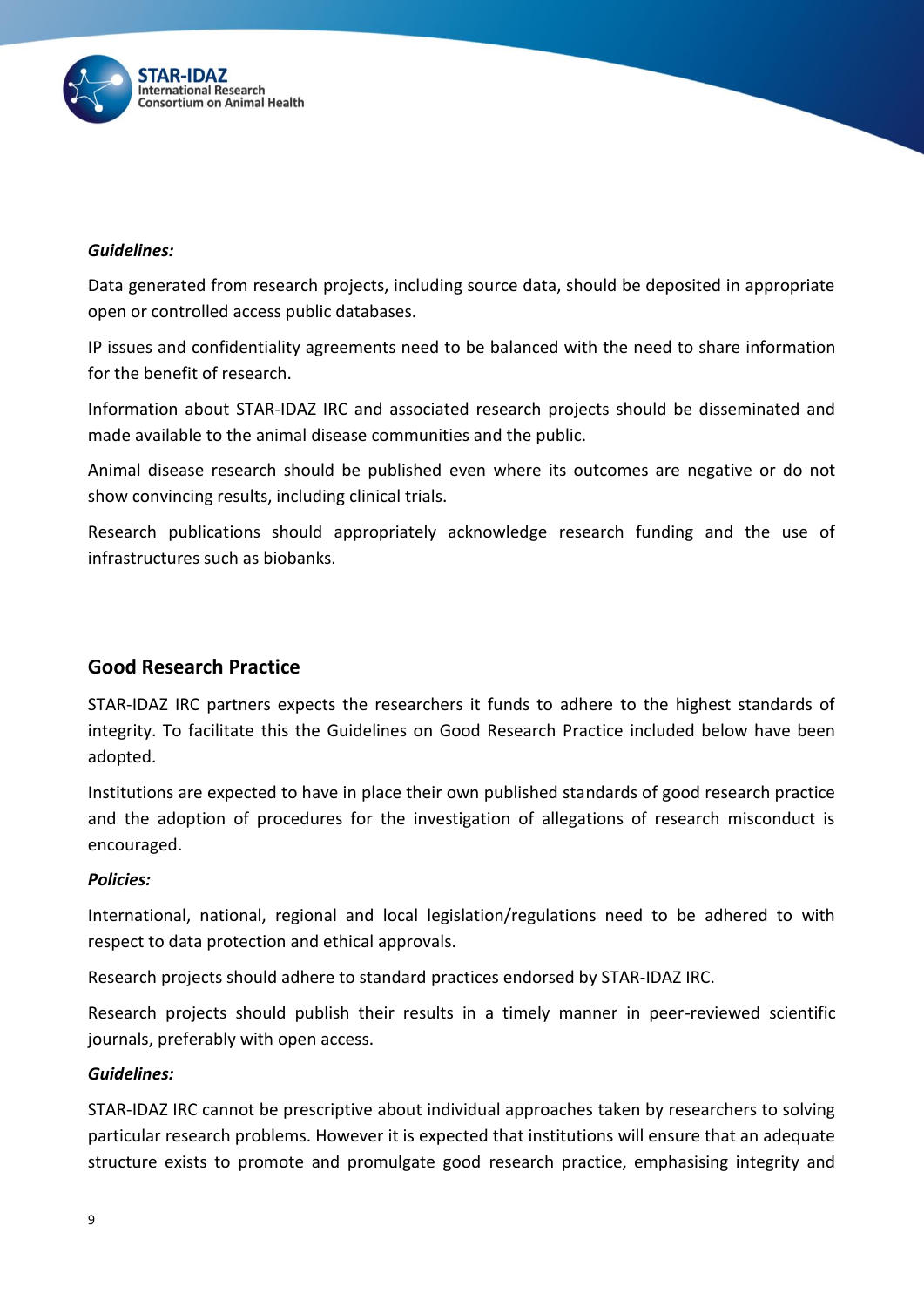

rigour in research, and to create a culture in which the following general principles can be understood and observed.

#### **1. Integrity**

• Researchers should be honest in respect of their own actions in research and in their responses to the actions of other researchers. This applies to the whole range of research work, including experimental design, generating and analysing data, applying for funding, publishing results, and acknowledging the direct and indirect contribution of colleagues, collaborators and others.

• Plagiarism, deception or the fabrication or falsification of results should be regarded as a serious disciplinary offence.

• Researchers are encouraged to report cases of suspected misconduct and to do so in a responsible and appropriate manner.

Researchers should declare and manage any real or potential conflicts of interest.

#### **2. Openness**

• While recognising the need for scientists to protect their own research interests, STAR-IDAZ IRC expects the researchers it funds/manages to be as open as possible in discussing their work with other scientists and with the public in order to help foster an informed public climate within which biomedical science can flourish.

• Once results have been published, STAR-IDAZ IRC expects researchers to make available relevant data and materials to other researchers, on request, provided that this is consistent with any ethics approvals and consents that cover the data and materials and any intellectual property rights in them.

• STAR-IDAZ IRC recognises that publication of the results of research may need to be delayed for a reasonable period pending protection of intellectual property arising from the research. Any such periods of delay in publication should, however, be kept to a minimum.

#### **3. Guidance from professional bodies**

• Where available, STAR-IDAZ IRC expects researchers to observe the standards of research practice set out in guidelines published by scientific and learned societies, and other relevant professional bodies.

All researchers should be aware of the legal requirements that regulate their work.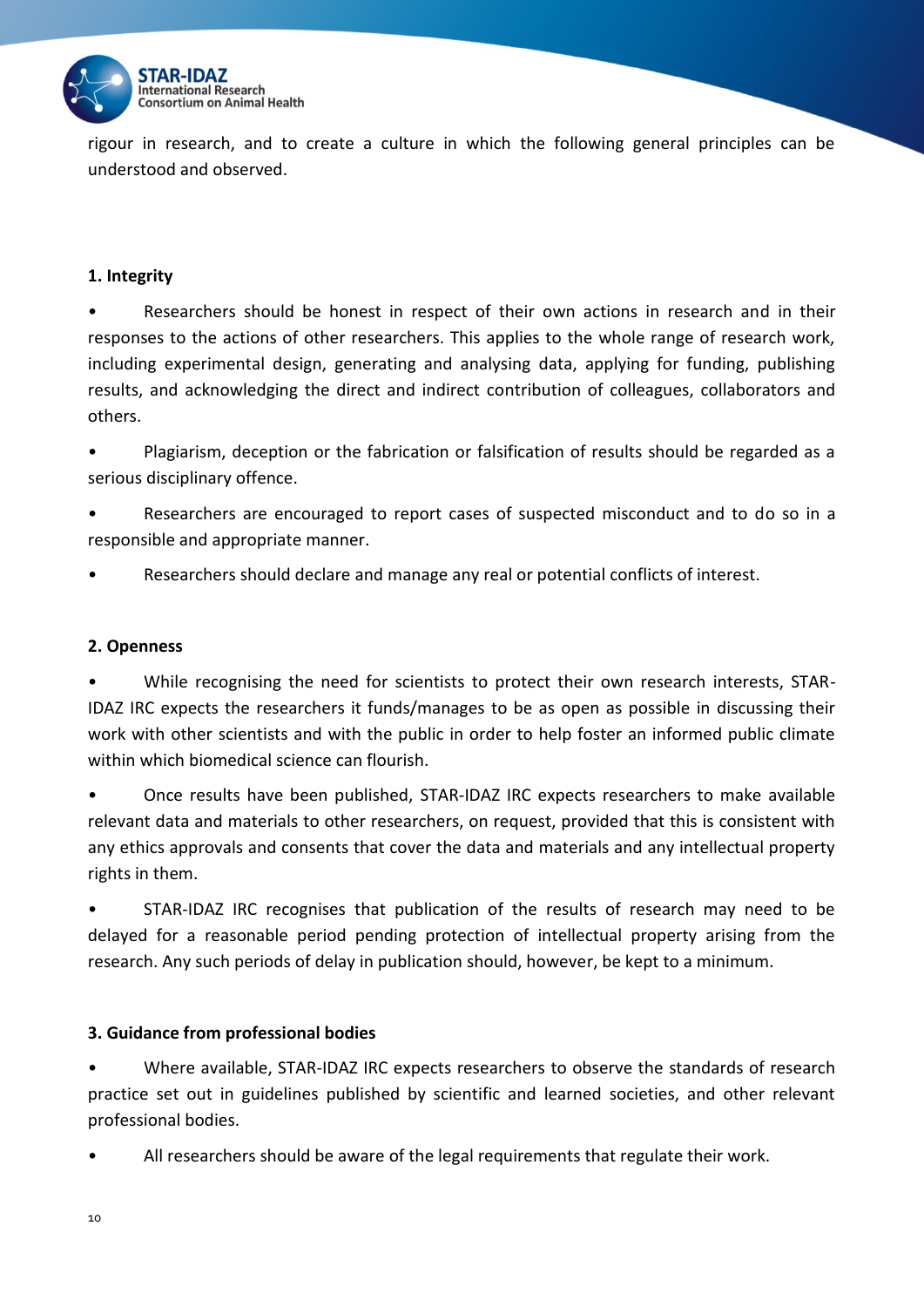

• Professional bodies should endeavour to influence public decision makers to be open to new technologies.

#### **4. Primary data/samples**

• There should be clarity at the outset of the research programme as to the ownership of, where relevant:

– data and samples used or created in the course of the research

– the results of the research.

• Researchers should keep clear and accurate records of the procedures followed and the approvals granted during the research process, including records of the interim results obtained as well as of the final research outcomes. This is necessary not only as a means of demonstrating proper research practice, but also in case questions are subsequently asked about either the conduct of the research or the results obtained.

• Data generated in the course of research should be kept securely in paper or electronic format, as appropriate. STAR-IDAZ IRC considers a minimum of ten years to be an appropriate period.

Back-up records should always be kept for data stored on a computer.

• Institutions should have guidelines setting out responsibilities and procedures for the storage and disposal of data and samples (including compliance with the requirements of any ethics committee).

#### **5. Ethical practice**

#### *5.1 Research involving animals*

• Research involving animals should have approval through the appropriate ethical review processes, taking into account national requirements and those of the funding bodies.

• Researchers should consider, at an early stage in the design of any research involving animals, the opportunities for reduction, replacement and refinement of animal involvement (the three Rs) and ensure that the experimental design is robust enough to deliver significant results.

#### *5.2 Risks of research misuse*

In progressing their scientific investigations, researchers should actively consider any risks that their research will generate outcomes that could be misused for harmful purposes. Where such risks exist, they should seek advice and take active steps to minimise them.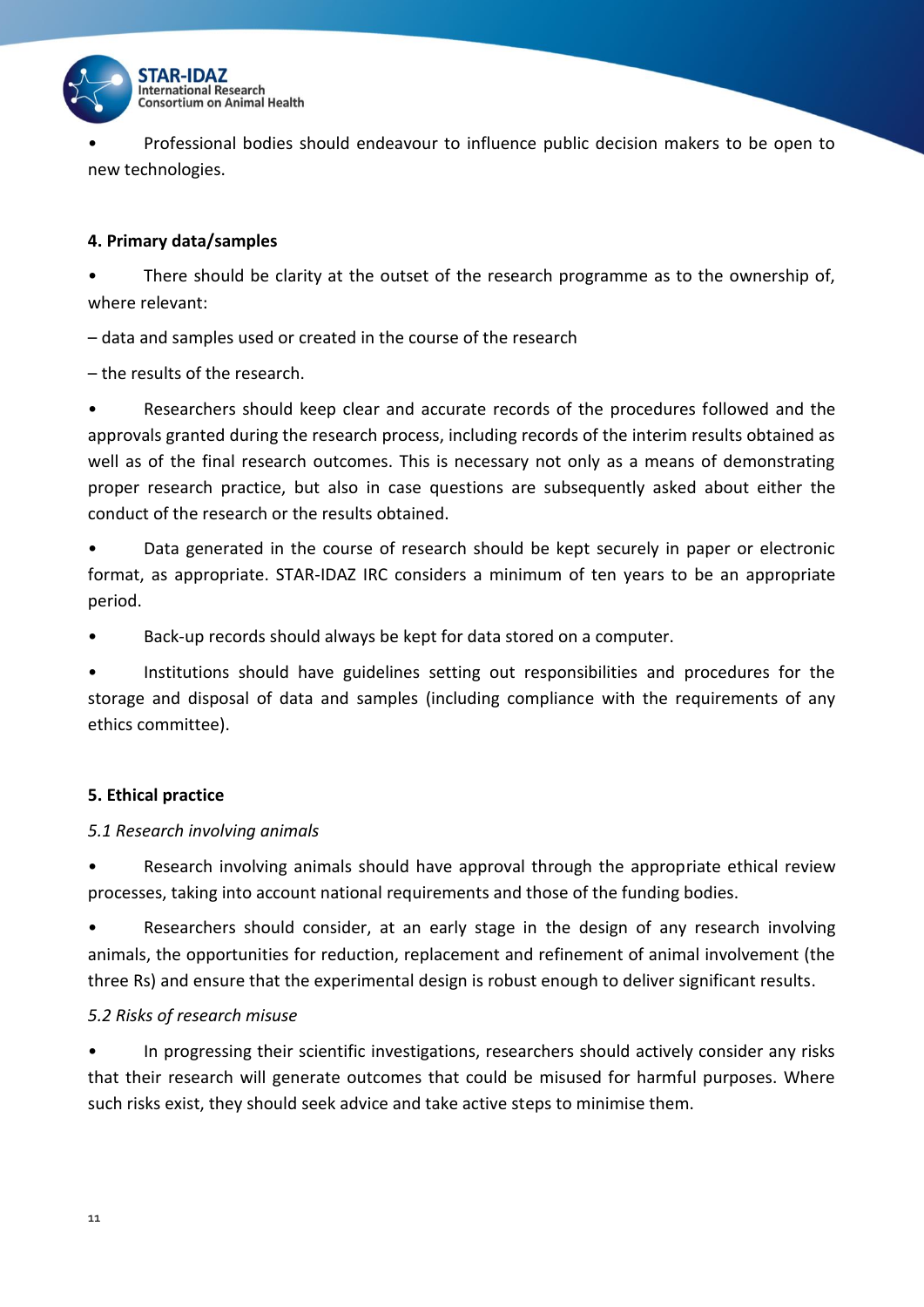

• Institutions should have in place mechanisms to ensure that risks of misuse associated with ongoing research programmes are identified and managed, and to provide advice to the researchers that they employ on these issues.

#### **6. Publication practice**

Results should be published in an appropriate form, usually as papers in refereed journals.

• Anyone listed as an author on a paper should accept responsibility for ensuring that he/she is familiar with the contents of the paper and can identify his/her contribution to it. The practice of honorary authorship is unacceptable.

The contributions of formal collaborators and all others who directly assist or indirectly support the research should be properly acknowledged.

#### **Data Management and Sharing**

STAR-IDAZ partners are committed to ensuring that the outputs of the research it funds/manages, including research data, are managed and used in ways that maximise public benefit. Making research data widely available to the research community in a timely and responsible manner ensures that these data can be verified, built upon and used to advance knowledge and its application to generate improvements in animal health.

We believe that success in maximising the value of research data depends crucially on fostering a culture in which both data generators and data users adopt good research practice, and act with integrity and transparency in managing, using and sharing research data. Researchers, research institutions, resource providers, funders and publishers all have important roles to play in helping to develop this enabling environment and in developing the resources and systems required.

There is a growing international consensus on the need to preserve and share research datasets in a manner that maximises their long-term value. This has been articulated in key documents such as the OECD Principles and Guidelines for Access to Research Data from Public Funding (2007); the Fort Lauderdale Principles (2003) and the Toronto Statement (2009).

Our policy on data management and sharing reflects the principles set out in these statements and is consistent with the [Data Sharing Statement](http://www.star-idaz.net/wp-content/uploads/2016/12/STAR-IDAZ-Data-Sharing-statement-V5.pdf) adopted by STAR-IDAZ partners

#### *Policy statement*

1. STAR-IDAZ IRC expects all of its funded researchers to maximise the availability of research data with as few restrictions as possible.

2. Approach for managing and sharing data should be addressed at the research proposal stage, with inclusion of a data management and sharing plan in cases where the proposed research is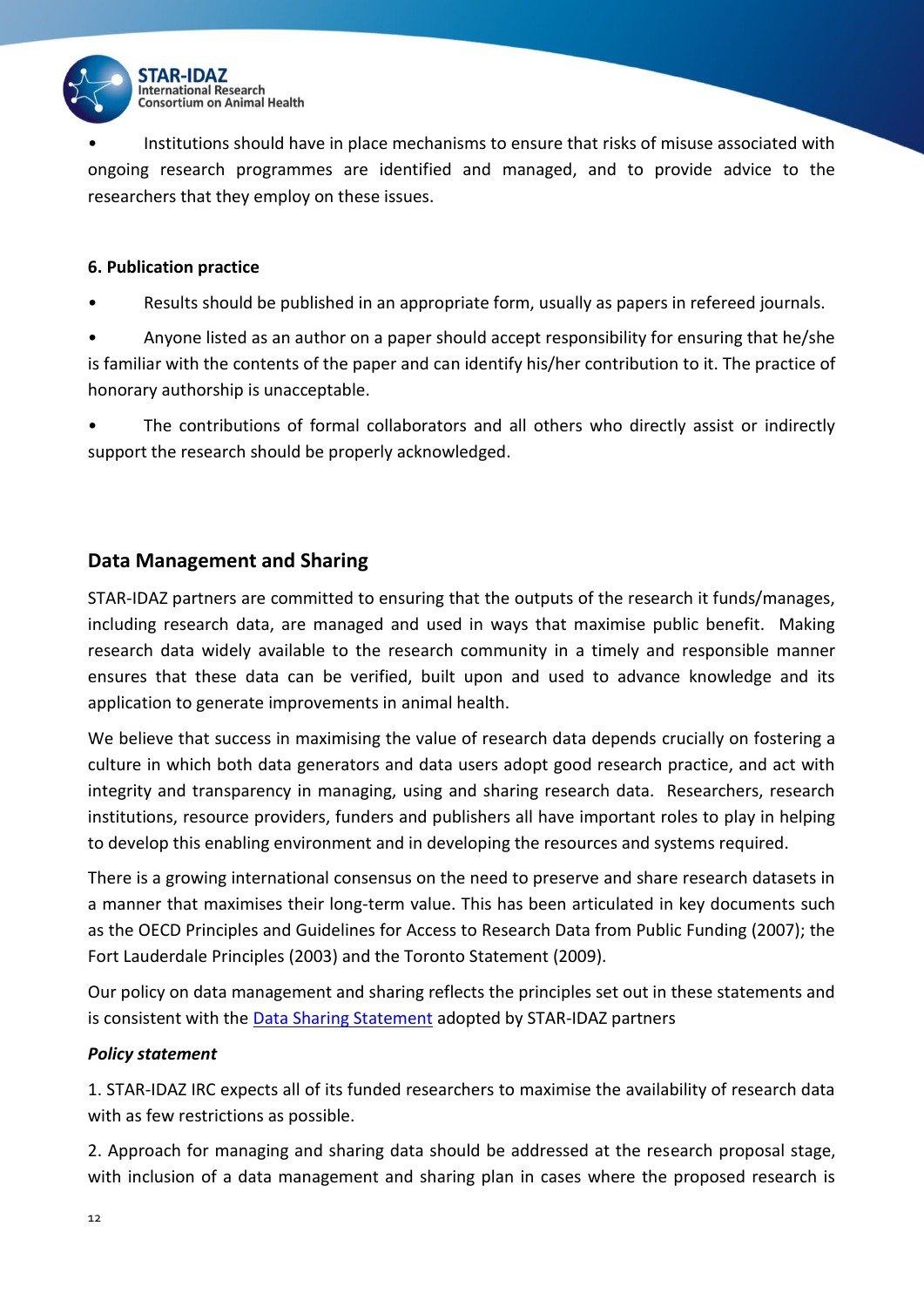

likely to generate data outputs that will hold significant value as a resource for the wider research community. Funding bodies should review data management and sharing plans, and any costs involved in delivering them, as an integral part of the funding decision and work with grant holders on an ongoing basis to support them in maximising the long-term value of key datasets resulting from their research.

3. STAR-IDAZ IRC expects all users of research data to acknowledge the sources of their data and to abide by the terms and conditions under which they accessed the original data.

4. STAR-IDAZ partners should foster an environment that enables researchers to maximise the value of research data, working in partnership with others to i) ensure that key data resources are developed and maintained for use by the research community; ii) recognise the contributions of researchers who generate, preserve and share key research datasets and iii) develop best practice for data sharing in different fields - recognising that different data types raise distinct issues and challenges.

#### **Intellectual Property and Patenting**

The mission of STAR-IDAZ is to foster and promote research with the aim of hastening the delivery of new and improved tools and strategies for the control of animal disease. This is the driving force behind and the basis for its policy on the protection and use of intellectual property rights. The aim of this policy is to provide a clear statement for STAR-IDAZ IRC-supported scientists on STAR-IDAZ IRC position on the protection and use of intellectual property through patents.

In developing this policy, STAR-IDAZ IRC has considered a wide range of issues, in particular the role of intellectual property rights in creating the best conditions for research and in translating that research into tangible benefits for animal health and the livestock and animal health industries. STAR-IDAZ IRC supports the appropriate protection and use of intellectual property where this will maximise the benefits and enable animal disease research to flourish.

In order for research advances to qualify for intellectual property protection, the legal criteria for patent protection must be fulfilled. This means that, to be patentable, the results of research must describe an invention that is:

- novel, i.e. not described elsewhere before
- non-obvious, i.e. involving a step sufficiently inventive that most people working in that field could not have predicted it
- capable of industrial application, i.e. described in such a way that it can be made or used.

Patents, including those covering genes and their products, are no exception, and STAR-IDAZ IRC is supportive of these if there is sufficient information to indicate that the DNA sequences in question can be used for the benefit of animal health. STAR-IDAZ does not support the patenting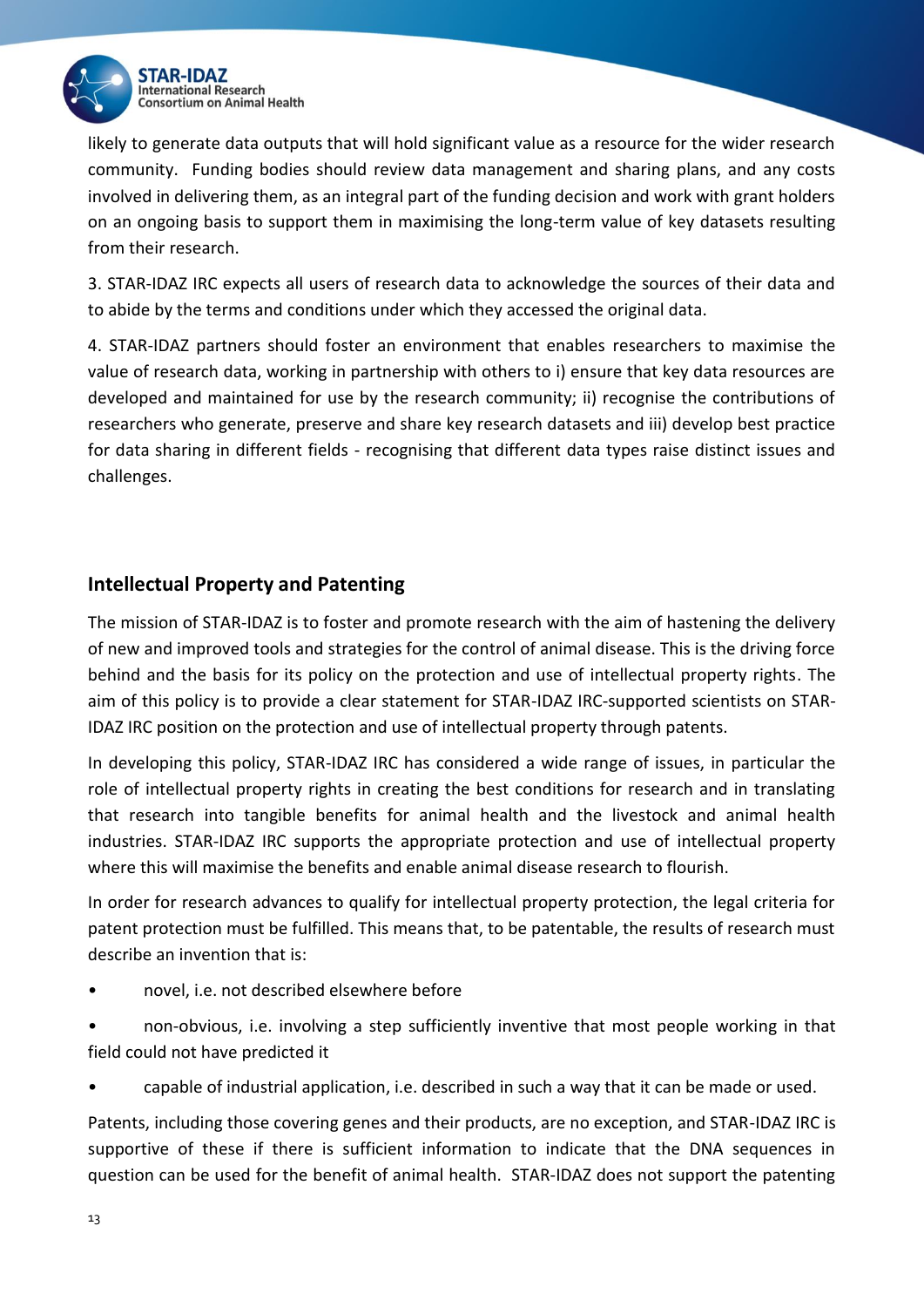

of raw DNA sequences in the absence of such information. This is in line with EU law, which states that a gene sequence, whether partial or complete, is only patentable when it has been isolated and its function described.

STAR-IDAZ IRC is particularly concerned about patents and patent applications that are unreasonably broad and opportunistic, e.g. when there is limited functional data available to support those patent claims. STAR-IDAZ IRC may challenge such speculative patents if it believes that they are being applied for or used in ways that could be detrimental to research or limiting to the development of tools or strategies for the control of animal disease.

#### **Policy on intellectual property and patenting**

• STAR-IDAZ IRC supports the appropriate protection and use of intellectual property rights (IPR) to maximise the benefit for the control of animal disease and to enable animal disease research to flourish.

• As such, STAR-IDAZ IRC supports the protection of research findings that meet the legal criteria for the filing of patents, that is, that findings should be novel, non-obvious (i.e. inventive) and capable of industrial application.

• STAR-IDAZ IRC believes that the basic DNA sequence of livestock species and other organisms should be placed in the public domain as soon as is practical, without any fees, patents, licences or limitations on use, giving free and equal access to all. Subject to this, STAR-IDAZ IRC is supportive of patents encompassing genes and their products when there is research data or information indicating that a particular DNA sequence has a utility such that the legal criteria for patenting can be met.

• STAR-IDAZ IRC is concerned about the inappropriate use of patents that it considers to be detrimental to scientific endeavour or to advances in the development of animal disease control tools and strategies.

#### **Research Publishing and Open Access**

The main output of research is new ideas and knowledge, which STAR-IDAZ IRC expects its researchers to publish as high-quality, peer-reviewed research articles.

STAR-IDAZ IRC believes that maximising the distribution of these publications - by providing free, online access - is the most effective way of ensuring that the research can be accessed, read and built upon. In turn, this will foster a richer research culture.

STAR-IDAZ IRC therefore supports unrestricted access to the published output of research to be encouraged wherever possible.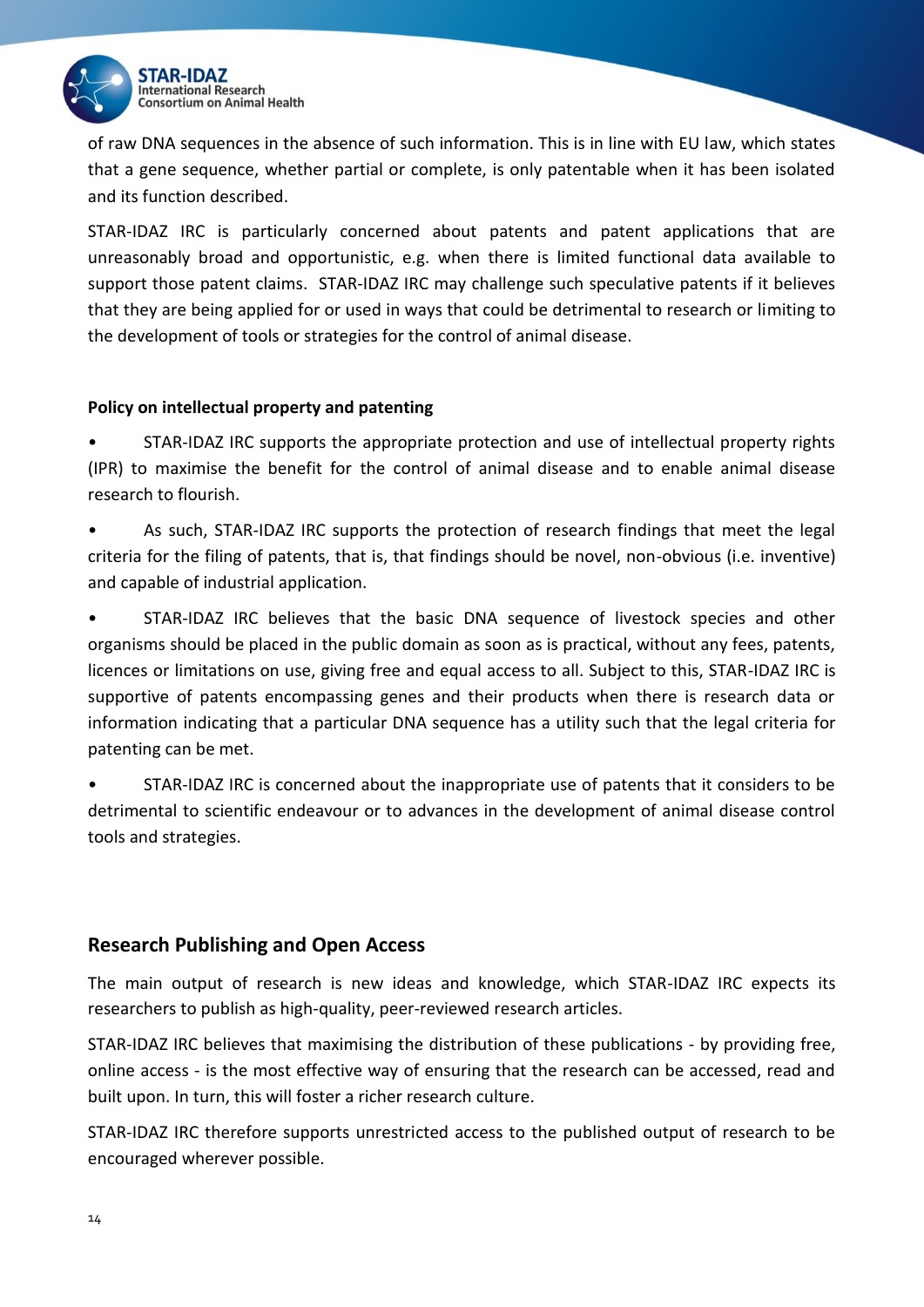

Specifically, the STAR-IDAZ IRC:

• expects authors of research papers, monographs and book chapters to maximise the opportunities to make their results available for free

• expects STAR-IDAZ IRC funded researchers to select publishing routes that ensure the work is available immediately on publication in its final published form, wherever such options exist for their publisher of choice and are compliant with our policy

• recommends that, where possible, grant-holders be provided with additional funding to cover open access charges, where appropriate,

• encourages authors and publishers to licence research papers using the Creative Commons Attribution licence (CC-BY) so they may be freely copied and re-used (for example, for text- and data-mining purposes or creating a translation), provided that such uses are fully attributed

affirms the principle that it is the intrinsic merit of the work, and not the title of the journal or the publisher with which an author's work is published, that should be considered in making funding decisions.

## **Policy and guidelines for funding bodies, Members of STAR-IDAZ IRC**

#### *Policies:*

STAR-IDAZ members will encourage the development of prototype vaccines, diagnostics, therapeutics and disease control strategies that could be approved by 2025, while respecting each funding entity's strategic research agenda.

STAR-IDAZ IRC members will encourage and facilitate rapid data release.

STAR-IDAZ IRC members will disseminate relevant information on their research project portfolio through adequate and timely measures, in particular the STAR-IDAZ IRC website.

#### *Guidelines:*

STAR-IDAZ IRC members should promote collaborative multinational studies, with common study procedures and harmonized policies for regulatory and ethical requirements.

STAR-IDAZ IRC shall publish its mission statement, list of member organizations and list of associated projects. STAR-IDAZ IRC shall publish non-confidential proceedings, as well as the minutes and approved documents of its Executive Committee, the Scientific Committees and the Working Groups.

STAR-IDAZ IRC associated projects and STAR-IDAZ IRC member organizations should make reference to STAR-IDAZ IRC, where appropriate, on organizational websites, information material and presentations.